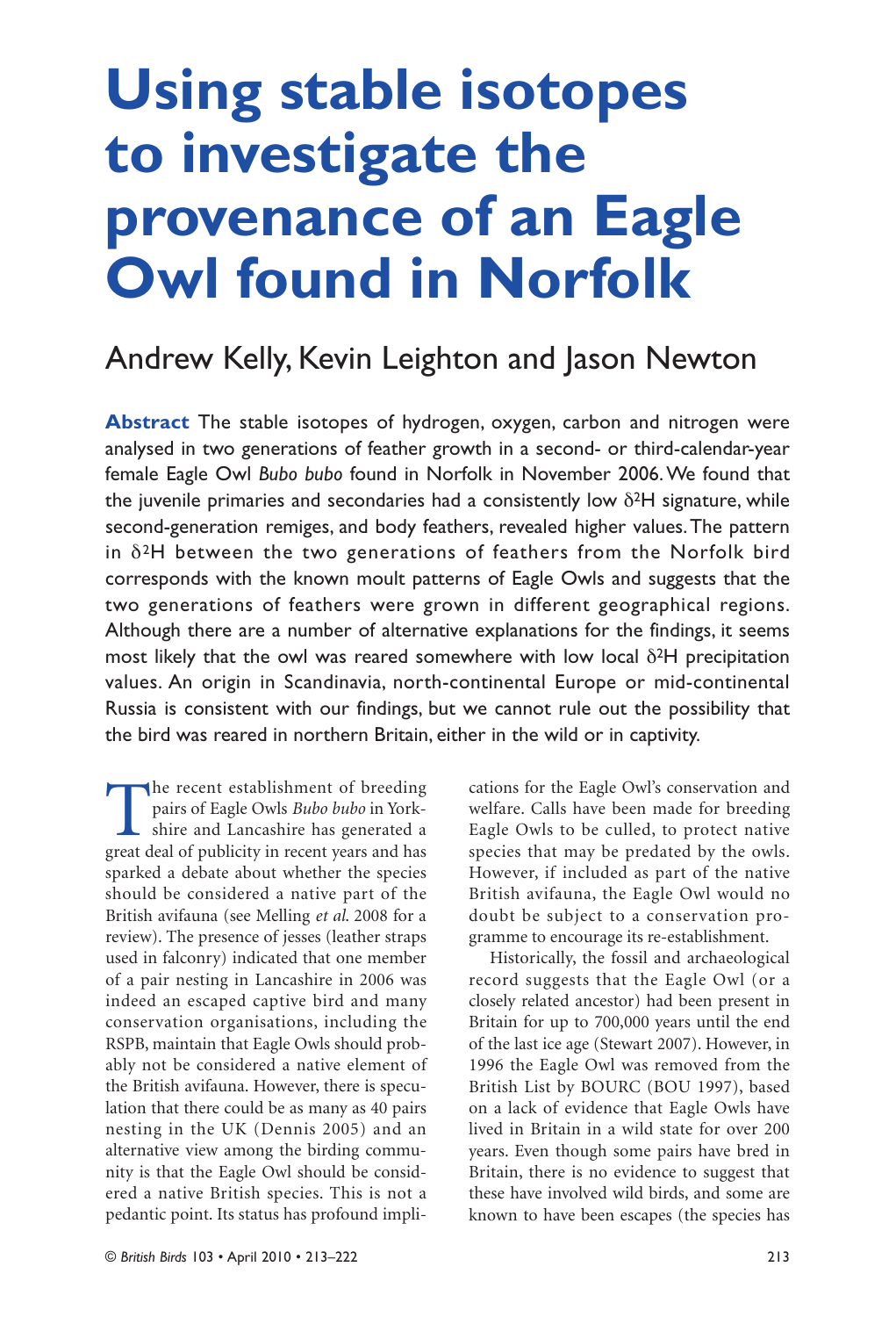been held in captivity in Britain since the seventeenth century). The Eagle Owl is currently regarded as a non-native species in Britain (Dudley *et al*. 2006).

An alternative view is that Eagle Owls are capable of flying across the North Sea and may have colonised Britain from northern Europe or Scandinavia (e.g. Dennis 2005). Although the species is considered to be relatively sedentary, recent evidence has suggested that young birds may disperse widely. The breeding pair in Yorkshire produced 23 young between 1997 and 2005 (Holling *et al*. 2007) before the female was shot. One young bird was recovered dead (having hit power lines) over 200 km away in Shropshire the year after fledging and another was found dead near Peebles, Borders, more than 150 km from the nesting site. Ringing records from Norway show movements of between eight and 220 km (mean 95 km,  $n = 12$ ), with a tendency for birds to move towards the coast (Cramp 1985). In Switzerland, satellite telemetry and radio-tracking studies showed that young Eagle Owls left the natal site between August and November, covering between four and 35 km per night, and travelling up to 320 km in total before settling up to 100 km from the natal territory (Aebischer *et al*. 2005). More recently, another young Swiss Eagle Owl moved a total of 480 km after leaving its parents, finally settling 120 km from its natal territory (Aebischer *et al*. 2010). One ringed in Finland was recovered more than 400 km from its natal area (A. Aebischer pers. comm.) and another from Schleswig-Holstein, in Germany, where the species is expanding its range, was recovered on the French Atlantic coast, having travelled at least 1,179 km (Hamann 2002). Clearly, individual birds are capable of large movements over land at least.

For the Eagle Owl to be admitted to the British List on the basis of natural occurrence, there would need to be strong supporting evidence (Melling *et al*. 2008). To date there have been no ring-recoveries of continental Eagle Owls in Britain. This is perhaps not surprising given the small number of individuals marked (see Melling *et al.* 2008), and the lack of recoveries is not evidence that the species is incapable of crossing the North Sea. Stable-isotope ratios

(e.g. <sup>2</sup>H/<sup>1</sup>H, expressed as  $\delta^2$ H) have been used extensively in the past decade as a forensic method of determining the origins and movements of migratory animals (e.g. Hobson *et al*. 2004, Rubenstein *et al*. 2004, Bearhop *et al*. 2005, Bowen *et al*. 2005, Neto e*t al*. 2006, Fox & Bearhop 2008). For example, Bearhop *et al*. (2005) used hydrogen-isotope ratios in the claws of Blackcaps *Sylvia atricapilla* to infer dichotomous wintering areas of birds returning to their breeding grounds in south-central Europe. Neto *et al*. (2006) used hydrogen, carbon and nitrogen isotope ratios in conjunction with the known moult pattern of Savi's Warblers *Locustella luscinioides* to show that the isotope ratios of feathers grown in Europe differed significantly from those grown in the birds' wintering grounds in sub-Saharan Africa. Newton *et al*. (2006) found a wide range of hydrogen isotope ratios in the feathers of 'Northern Bullfinches' *Pyrrhula p. pyrrhula* sampled from Scotland, Denmark, Sweden and the Amur region of Siberia, with those from Sweden and Amur being significantly more depleted in deuterium (2H). Fox *et al*. (2007) used both hydrogen and oxygen isotope ratios in an analysis of the feathers of a Baikal Teal *Anas formosa* shot in Denmark in 2005, and distinguished juvenile feathers with a strongly continental signature from post-juvenile ones with a signature more typical of a moist, coastal European environment. Stable isotopes of hydrogen have also been used to infer the origins of Goldfinches *Carduelis carduelis* trapped in northeastern Europe and imported into the UK illegally (Kelly *et al*. 2008).

Here, we used stable-isotope analysis to investigate the provenance of a second- or third-calendar-year female Eagle Owl found in Norfolk in November 2006. The bird had no rings and there was no evidence (such as feather wear on the primaries) to suggest that it had been held in captivity. We compared the isotope ratios in the primaries, secondaries and body feathers of the Norfolk bird with those collected from the carcases of five wild-bred Eagle Owls from Norway, two from the Netherlands, and a known captive bird found dead near Bristol.

We tested the hypothesis that the Norfolk bird had crossed the North Sea and predicted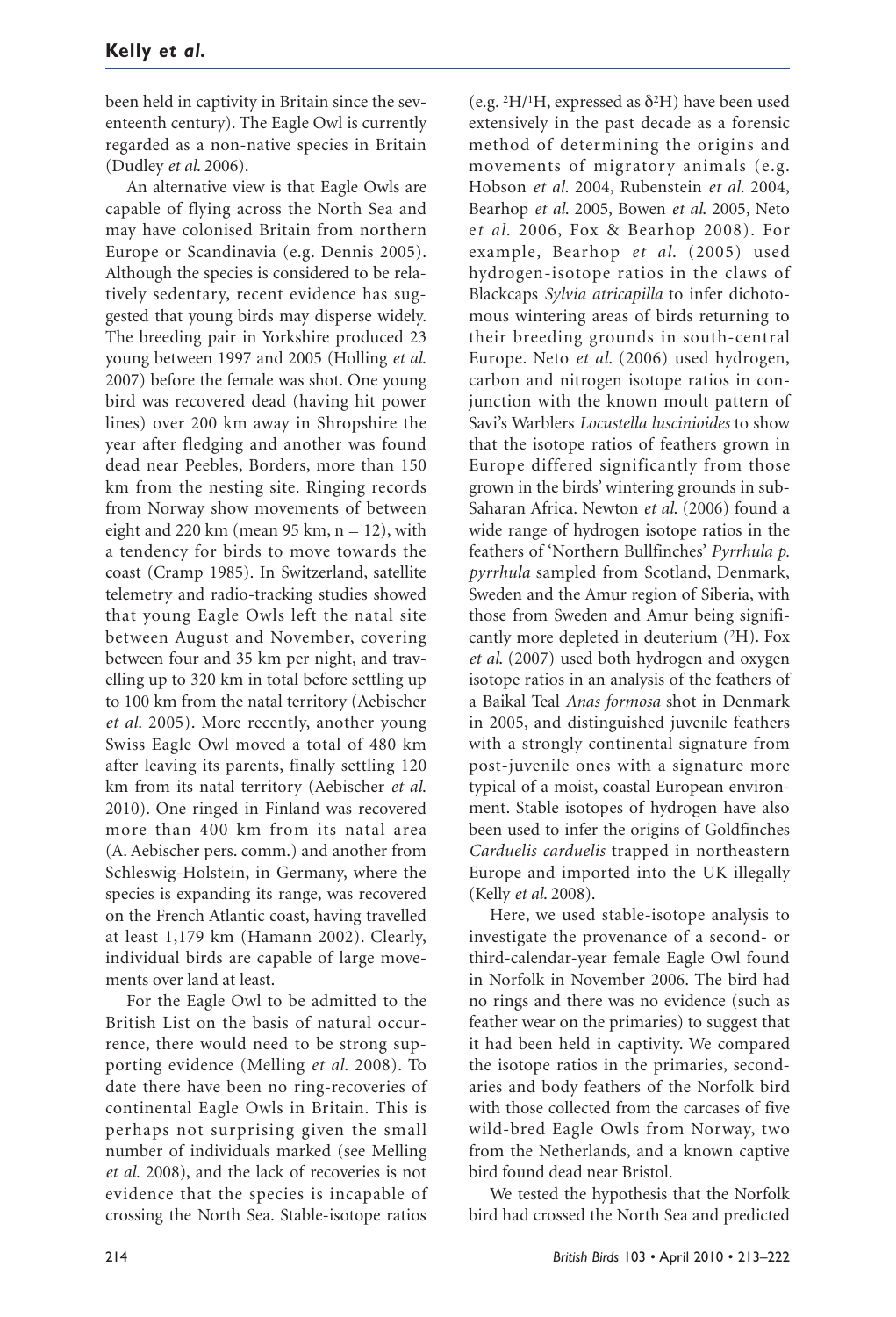that the stable-isotope signatures of juvenile feathers would be similar to those found in continental Eagle Owls. We compared the hydrogen isotope ratios of the feathers with those shown in maps ('isoscapes') depicting the predicted isotope ratios of precipitation across north and central Europe (www.waterisotopes.org). We are well aware of the limitations of this approach and recognise that assigning geographical origin based on isotope maps can be misleading unless the tissue samples are compared with those of known origin (Wunder *et al*. 2005). However, our intention is to contribute to the body of evidence concerning the status of the Eagle Owl in Britain, rather than to determine conclusively the origin of the Norfolk bird.

On the basis of the known moult patterns of Eagle Owls (Niiranen & Haapala 1987), we looked for dichotomous origins of feathers and predicted that, if the bird had originated in continental Europe or Scandinavia, we should be able to differentiate between juvenile feathers grown at the natal site and postjuvenile feathers grown in Britain. As a control for hydrogen isotope ratios, we also compared the feather samples with those from two Tawny Owls *Strix aluco* from Norfolk (a sedentary and resident species).

In addition, we also measured the carbon and nitrogen stable-isotope ratios of the feathers. This was partly in an attempt to detect any dietary differences among the birds in this investigation; carbon isotope ratios are a broad indicator of carbon source for the diet, for example C3 or C4 primary production, whereas nitrogen isotope ratios generally indicate the trophic level at which these birds are feeding. Secondly, despite the caveats just mentioned, in conjunction with the hydrogen isotope measurements,  $\delta^{13}C$ may confirm or support any geographical inferences made from the  $\delta^2 H$  results (Neto *et al*. 2006).

#### **Methods**

#### Circumstances, identification and assessment of moult status

On 20th November 2006, a large owl was found in an aircraft hangar at the former RAF base at Watton, Norfolk, by a member of the public. The bird was subsequently collected by an RSPCA Animal Collection Officer and taken to RSPCA East Winch



Markus Varesvuo *Markus Varesvuo*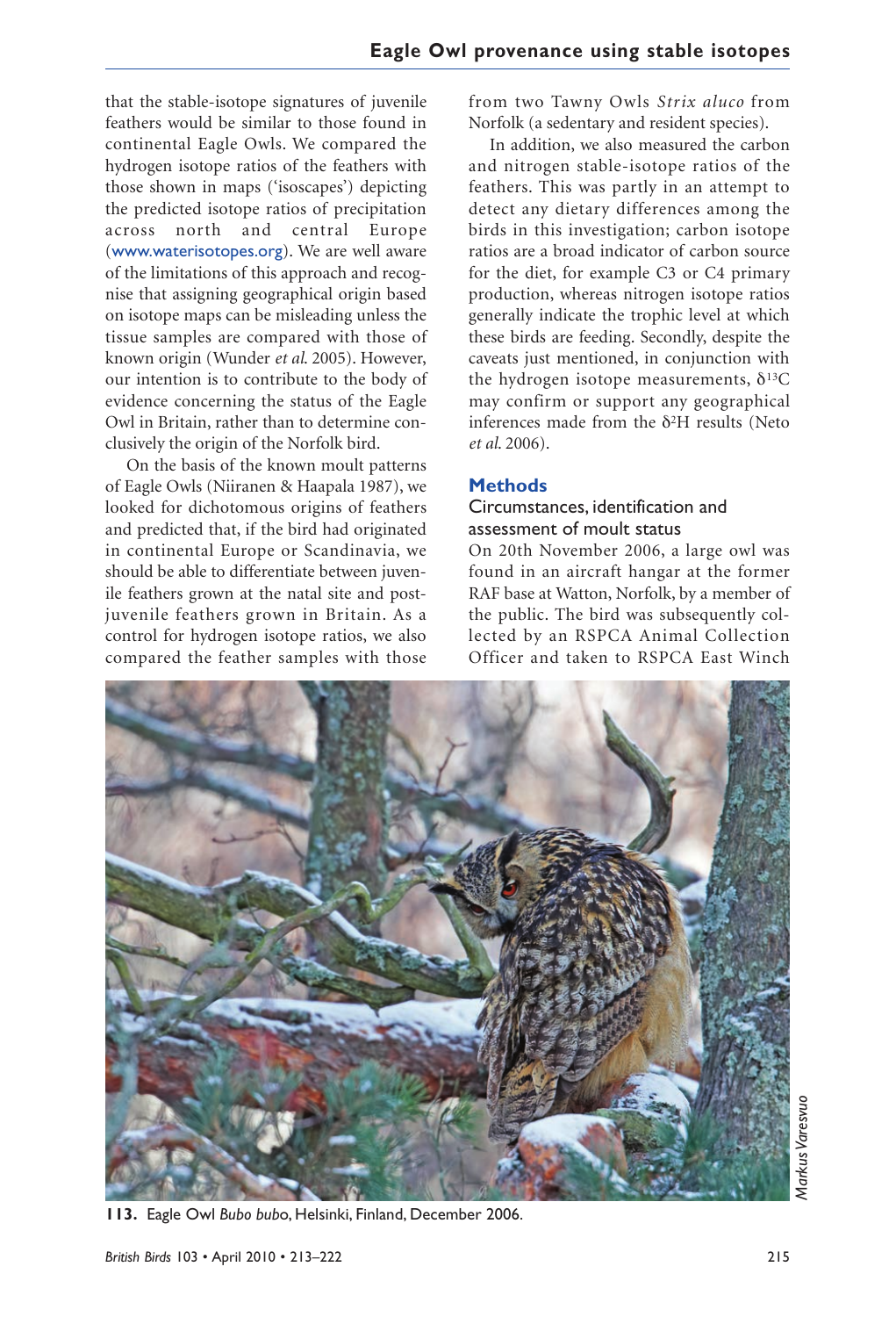Wildlife Centre, where it was identified by KL (a BTO A-permit ringer) as an Eagle Owl, based on its appearance and measurements. The bird was examined by a veterinary surgeon and was found to be emaciated and to have an injured eye. Owing to its poor prognosis, it was subsequently euthanised to prevent further suffering. A post-mortem examination revealed that it was a female. Its wing length (max. chord) was 483 mm, placing it in the mid/upper range for the nominate race *bubo* (Snow & Perrins 1998).

The moult of Eagle Owls is poorly known and the following account is based on Niiranen & Haapala (1987). Juveniles have a dark band near the tip of the primaries, secondaries and tail feathers, but in the case of post-juvenile feathers this dark bar tends to be farther from the feather tip. There is large variation in the moult pattern of Eagle Owls and individuals typically show distinctly asymmetric patterns of wing moult. Primary moult usually starts from two focus points. The first series starts at P6/P7 (primaries numbered descendantly, in other words P10 is the outermost), proceeding inwards and towards the tip, but before the outermost primaries are dropped a second series starts from P1. In most cases P3 or P10 is the last to be moulted. Secondary moult proceeds from three focus points, starting with S16 (the innermost) and moving towards the wingtip. The second series starts at S5 and the third series at S2; in most cases, the outermost (S1) is the last to be moulted. Niiranen & Haapala (1987) stated that Eagle Owls undergo a partial moult between May and October during which the body feathers and some wing-coverts are replaced. The innermost secondaries and the tertials are also replaced. Typically, all the tail feathers are replaced between the second and third calendar-year. However, primary moult does not start until the third calendar-year, with P6 or P7 being replaced first.

The moult details of the Norfolk Eagle Owl were as follows (with feathers classified as adult- or juvenile-type according to pattern and wear):

*Left wing* P1–P6 juvenile (-type), P7 adult (type), P8–P10 juvenile, S1–S6 juvenile, S7–S14 adult, tertials adult (S15–S16 missing)

*Tail* T1–T4 adult, T5–T6 juvenile (where T1

is the innermost) Based on this information, the Norfolk specimen was considered to be a second-/ third-calendar-year bird.

#### Sampling

P1–P10 and S1–S14 were taken from the left wing of the Norfolk specimen and placed in polythene sample bags. Tail feathers T1–T6 (left side) and a small number of body feathers removed from the breast were treated similarly. Primary, secondary and breast feathers were taken from two adult Eagle Owls from the Netherlands and secondaries were taken from five adult Eagle Owls from Norway. All the birds from the Netherlands and Norway were recently archived specimens. Primary, secondary and breast feathers were also taken from two adult Tawny Owls from Norfolk and a dead adult Eagle Owl found in Bristol, which was known to be an escaped captive-bred bird. In addition, the outermost primary, outermost secondary and breast feathers of two adult Eagle Owls captive-bred in the UK were collected. Table 1 lists the feathers sampled from each bird. Primaries, secondaries and body feathers were requested for the Norwegian and Dutch birds, but only secondaries were available from the Norwegian birds.

#### SI preparation and analysis

The methodology is given in Appendix 1. For a full explanation of the stable-isotope technique and its application to ornithology, see Fox & Bearhop (2008).

### **Results**

#### Hydrogen and oxygen isotope measurements

For the Norfolk Eagle Owl, the δ18O values overlapped considerably: for juvenile-type feathers 11.9–19.0‰ (mean 16.6, SE ±0.4‰) and for adult-type feathers 12.8–17.4‰  $(15.8, \pm 0.4\%)$ .

Hydrogen isotope ratios of feathers from the Norfolk bird showed a clear pattern (see fig. 1). P7, S7–S14, T1–T4 and breast feathers of the Norfolk Eagle Owl were enriched in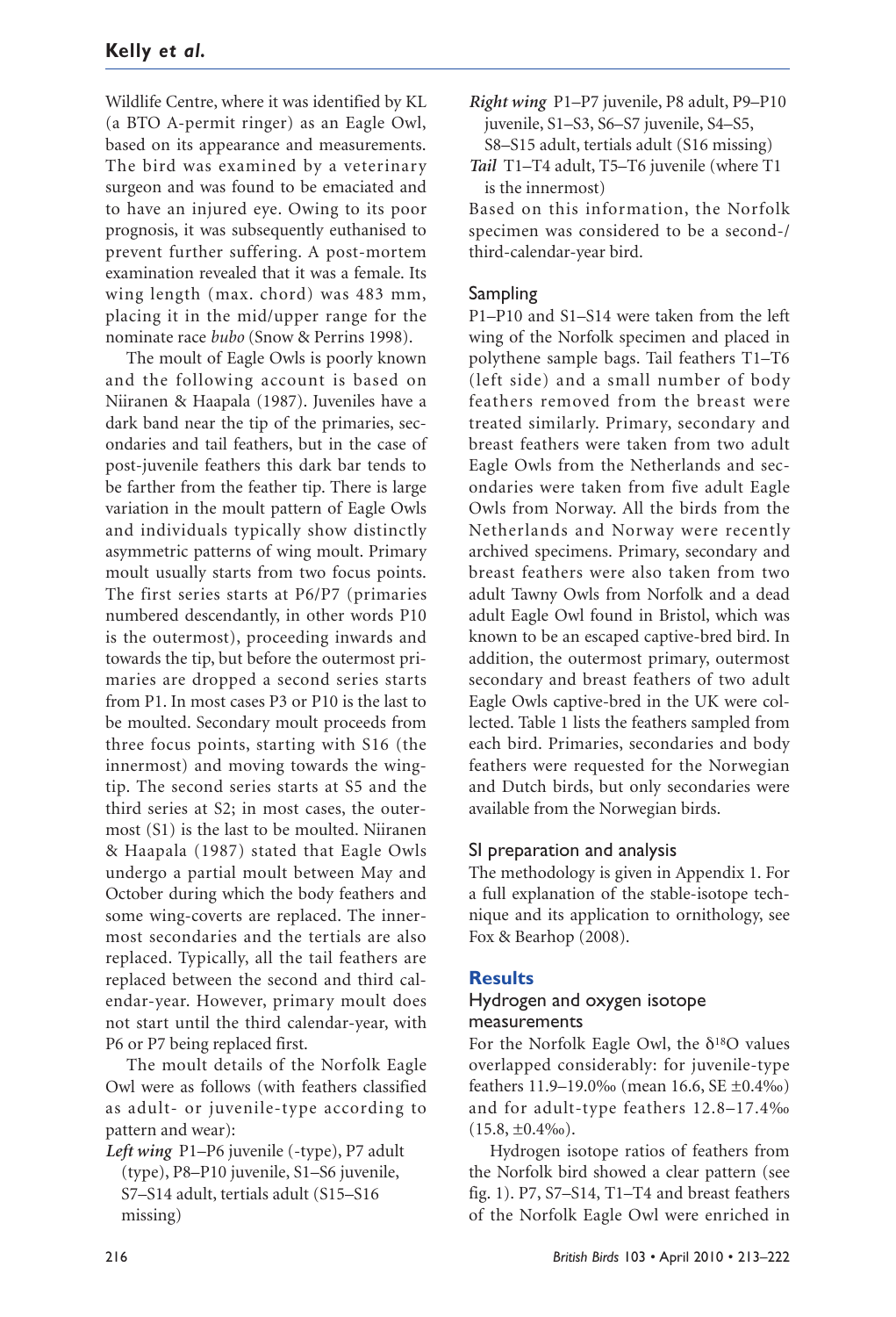2H, relative to P1–P6, P8–P10 and S1–S6. The δ2H values for juvenile-type feathers ranged from -86.9‰ to -96.5‰ (mean -90.1, SE ±0.5‰) and for adult-type feathers from -24.0‰ to -61.7‰ (-43.8, ±2.7‰). There was no overlap in the δ2H values for juvenileand adult-type feathers.

The δ2H of the Norwegian Eagle Owls also showed a wide variation, from -1.7‰ to -80.3‰ (-50.6, ±15.3‰) (see fig. 2). This may be related to the variation in latitude from which the birds were obtained (58–69°N) or, alternatively, to the proximity of the ocean of sites from which the samples were obtained. The Norwegian owls consisted of three females and two males. Interestingly, the three birds closest in  $\delta^2$ H values

to the Norfolk owl were all females, while the two most enriched birds were males. However, the reasons for this are not clear and the small sample size makes interpretation difficult.

Dual hydrogen and carbon isotope ratios of feathers from the birds from the Netherlands and Norway, two wild-bred Tawny Owls and known captive-bred Eagle Owls are shown in fig. 2.

#### Carbon and nitrogen isotope measurements

The  $\delta^{13}$ C values of feathers from the Norfolk Eagle Owl formed a narrow range, from -23.9‰ to -22.3‰. Most of the other UK samples, including those from the Tawny

**Table 1.** Feathers sampled from the Norfolk Eagle Owl *Bubo bubo*, from wild-bred Eagle Owls from the Netherlands and Norway, and from captive-bred Eagle Owls from Bristol and Wales. Samples from wild Tawny Owls *Strix aluco* bred in Norfolk are included for comparison.

| Species   | <b>Status</b> | Source             | Feather type                         | Description                                        |
|-----------|---------------|--------------------|--------------------------------------|----------------------------------------------------|
| Eagle Owl | Unknown       | Norfolk            | Primary<br>Secondary<br>Body<br>Tail | $P1-P10$<br>$S1 - S14$<br><b>Breast</b><br>$T1-T6$ |
| Eagle Owl | Wild          | <b>Netherlands</b> | Primary<br>Secondary<br>Body         | P <sub>10</sub><br><b>S5</b><br><b>Breast</b>      |
| Eagle Owl | Wild          | Netherlands        | Primary<br>Secondary<br>Body         | P10<br>S <sub>5</sub><br><b>Breast</b>             |
| Eagle Owl | Wild          | Norway             | Secondary                            | <b>S5</b>                                          |
| Eagle Owl | Wild          | Norway             | Secondary                            | S <sub>5</sub>                                     |
| Eagle Owl | Wild          | Norway             | Secondary                            | <b>S5</b>                                          |
| Eagle Owl | Wild          | Norway             | Secondary                            | S <sub>5</sub>                                     |
| Eagle Owl | Wild          | Norway             | Secondary                            | <b>S5</b>                                          |
| Eagle Owl | Captive       | <b>Bristol</b>     | Primary<br>Secondary<br>Body         | <b>P4</b><br>S <sub>1</sub><br><b>Breast</b>       |
| Eagle Owl | Captive       | Wales              | Primary<br>Secondary<br>Body         | P <sub>10</sub><br>S1<br><b>Breast</b>             |
| Eagle Owl | Captive       | Wales              | Primary<br>Secondary<br>Body         | P <sub>10</sub><br>S1<br><b>Breast</b>             |
| Tawny Owl | Wild          | Norfolk            | Primary<br>Secondary<br>Body         | P <sub>10</sub><br>S1<br><b>Breast</b>             |
| Tawny Owl | Wild          | Norfolk            | Primary<br>Secondary<br>Body         | P <sub>10</sub><br>S1<br><b>Breast</b>             |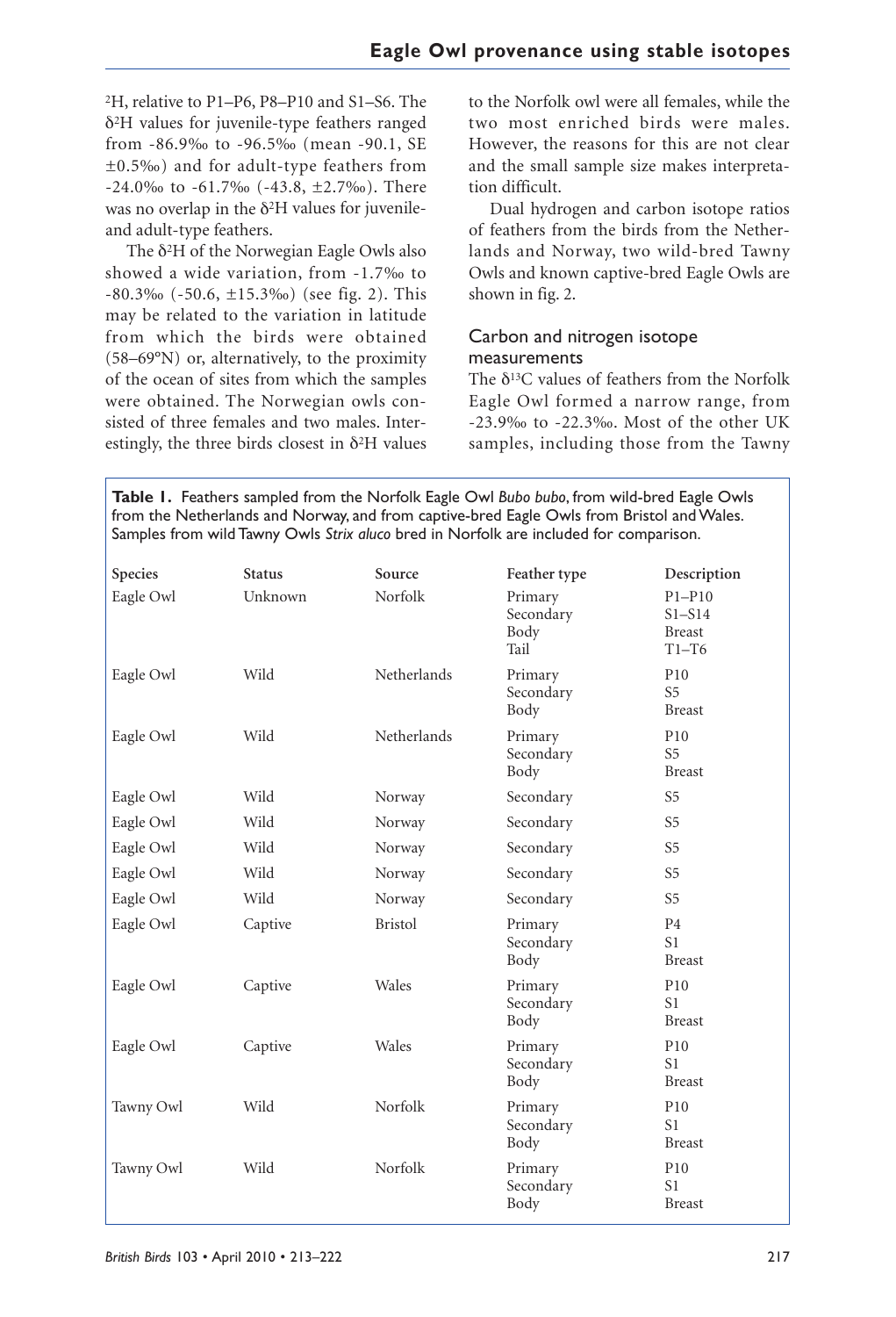Owls, were similar to the Norfolk Eagle Owl values, or slightly more 13C-rich. The Dutch and (in particular) the Norwegian feather samples appear to show a positive relationship between  $δ<sup>13</sup>C$  and  $δ<sup>2</sup>H$ , which could be indicative of a marine influence in the signature of the feathers.

The  $\delta^{15}$ N values of feathers from the Norfolk Eagle Owl ranged from +8.3 to +11.5‰. Most other groupings lie in the same  $\delta^{15}$ N range, with the exception of one of the Tawny Owl samples, which has feather  $\delta$ <sup>15</sup>N values ranging from +2.6 to +5.3‰. It is most likely that this Tawny Owl was feeding at least one trophic level below the



**Fig. 1.** Dual isotope plot for feathers from the Norfolk Eagle Owl *Bubo bubo*. The closed circles (2H depleted) represent the juveniletype feathers and the open circles (2H enriched) represent the adult-type feathers.



**Fig. 2.** Dual carbon and hydrogen isotope plot showing the wide range of δ2H values for the sampled feathers from the Norfolk Eagle Owl *Bubo bubo* (juvenile- and adult-type feathers), Eagle Owls from the Netherlands and Norway, Tawny Owls *Strix aluco* from Norfolk and captive Eagle Owls from the UK.

other individuals in this study. The adult feathers from the Norfolk Eagle Owl were significantly enriched in 15N and slightly (but not significantly) enriched in 13C compared with the juvenile feathers. This is probably due to a change in the trophic level between the juvenile and adult stages. An alternative explanation is that a marine influence in the diet has resulted in enrichment of 15N and 13C. However, this is unlikely since the natural prey of Eagle Owls is terrestrial.

#### **Discussion**

The results from our analyses suggest that the two generations of feathers of the

Norfolk Eagle Owl were grown in different climatic regions. P7 and S7–S14 (adult feathers) were clearly enriched in deuterium relative to the juvenile primaries and secondaries. The δ2H of the juvenile feathers lay outside the range of values found for the other Eagle Owls, of known origin, measured here and would perhaps be consistent with an origin farther east in continental Europe where the environmental δ2H is lower. The δ2H values of the adulttype feathers from the Norfolk Eagle Owl were similar to those of the Norwegian Eagle Owls and UK Tawny Owls and showed a marked difference from those of the captive-bred (UK) Eagle Owls. In terms of carbon and nitrogen isotopes, only the nitrogen isotope ratio differed between the juvenile- and adult-type feathers, indicating a marginal increase in trophic level.

Owing to the limitations of stable-isotope techniques to pinpoint origins precisely, we cannot rule out the following alternative explanations for the very low  $\delta^2$ H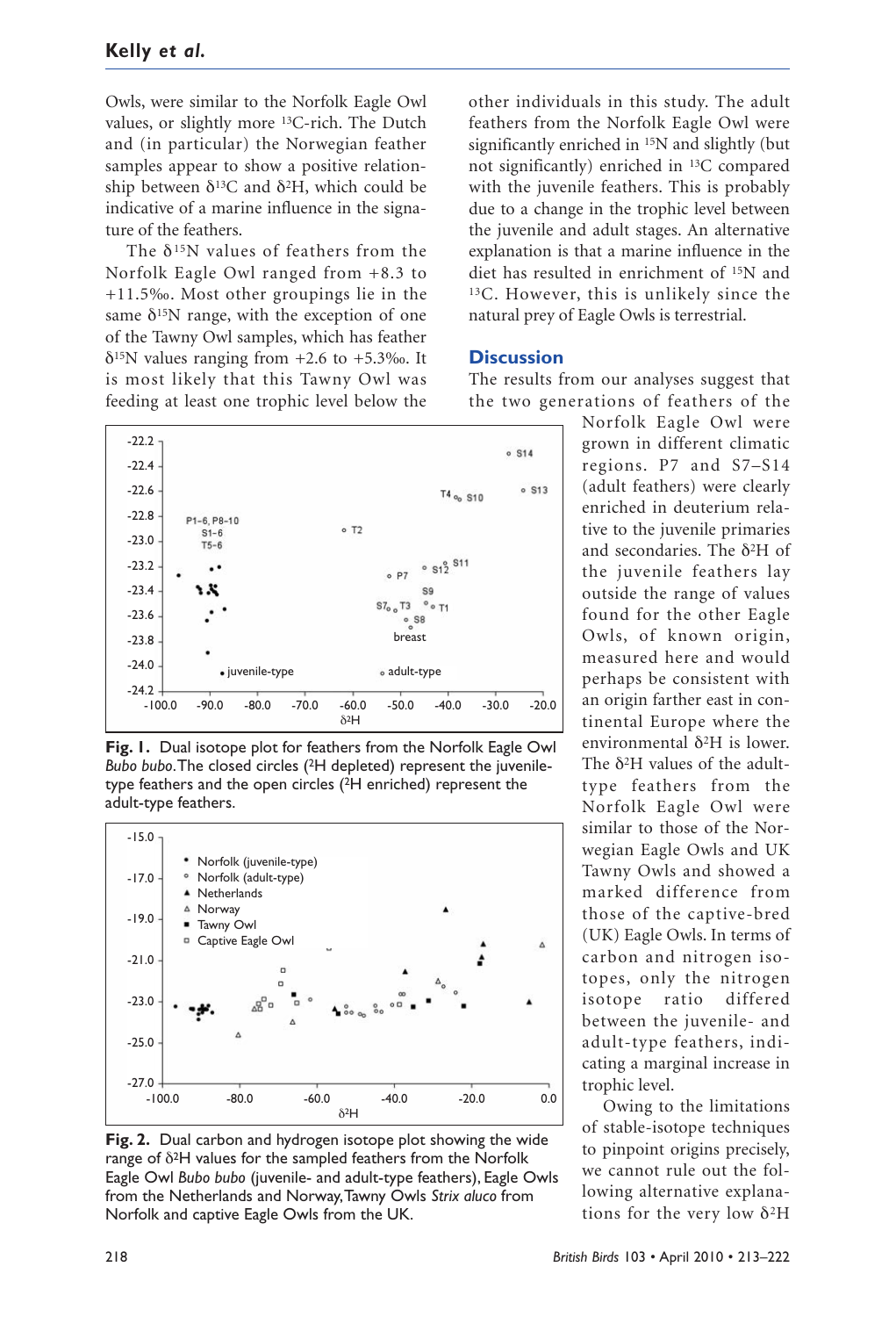values of the first-generation feathers:

- 1. The Norfolk bird was captive-bred and had been fed on 2H-depleted food before escaping and subsequently living for a substantial period in the wild, with post-juvenile feathers reflecting its environment.
- 2. The bird was captivebred and had been fed 2H-depleted food for the first year before switching to a 2H-enriched diet in its second calendar-year, prior to escaping.
- 3. The bird was captivebred or wild-caught in an area where the  $\delta^2$ H value of precipitation is low and was then transported to East Anglia before escaping or being released.
- 4. The bird was wild but had hatched in a region of the UK with depleted local δ2H values.
- 5. Physiological differences between the juvenile and adult stage result in differences in the way δ2H

is incorporated into feathers (a growth effect).

There is no evidence to suggest that captive-bred birds in the UK are fed on 2Hdepleted food, although the δ2H values recorded in the feathers of captive birds were considerably lower than those of the other specimens. Most captive-bred Eagle Owls in the UK are fed on day-old chicks, sourced in the UK (Gary Dickenson pers. comm.) and so are most likely to reflect δ2H values of UK precipitation. Explanations 1 and 2 require that the food fed to a captive-bred bird was sourced from raw materials derived from areas with low  $\delta^2H$  precipitation values. In terms of explanation 3, Eagle Owls are listed on Annex A of CITES, with trade strictly controlled, and birds legitimately involved in trade are required to be permanently



**114.** Eagle Owl *Bubo bubo*, Helsinki, Finland, November 2006.

marked; consequently, explanation 3 is unlikely (although illegal importation remains a possibility).

Explanation 5 is not compelling. We can think of no reason why juvenile and adult stages may differ in the way  $\delta^2H$  is incorporated into feathers, and it is extremely unlikely that annual changes in  $\delta^2H$  would be as marked as the differences we observed between the juvenile- and adult-type feathers of the Norfolk bird.

We cannot rule out (and cannot test for) explanation 4, that the bird hatched in the wild in the UK in a region with low local  $\delta^2$ H values before moving to Norfolk. Certainly, published data suggest that  $\delta^2$ H values in northern Britain and Scandinavia are similar (Bearhop *et al*. 2005), while Newton *et al*. (2006) showed that resident Scottish

*Markus Varesvuo*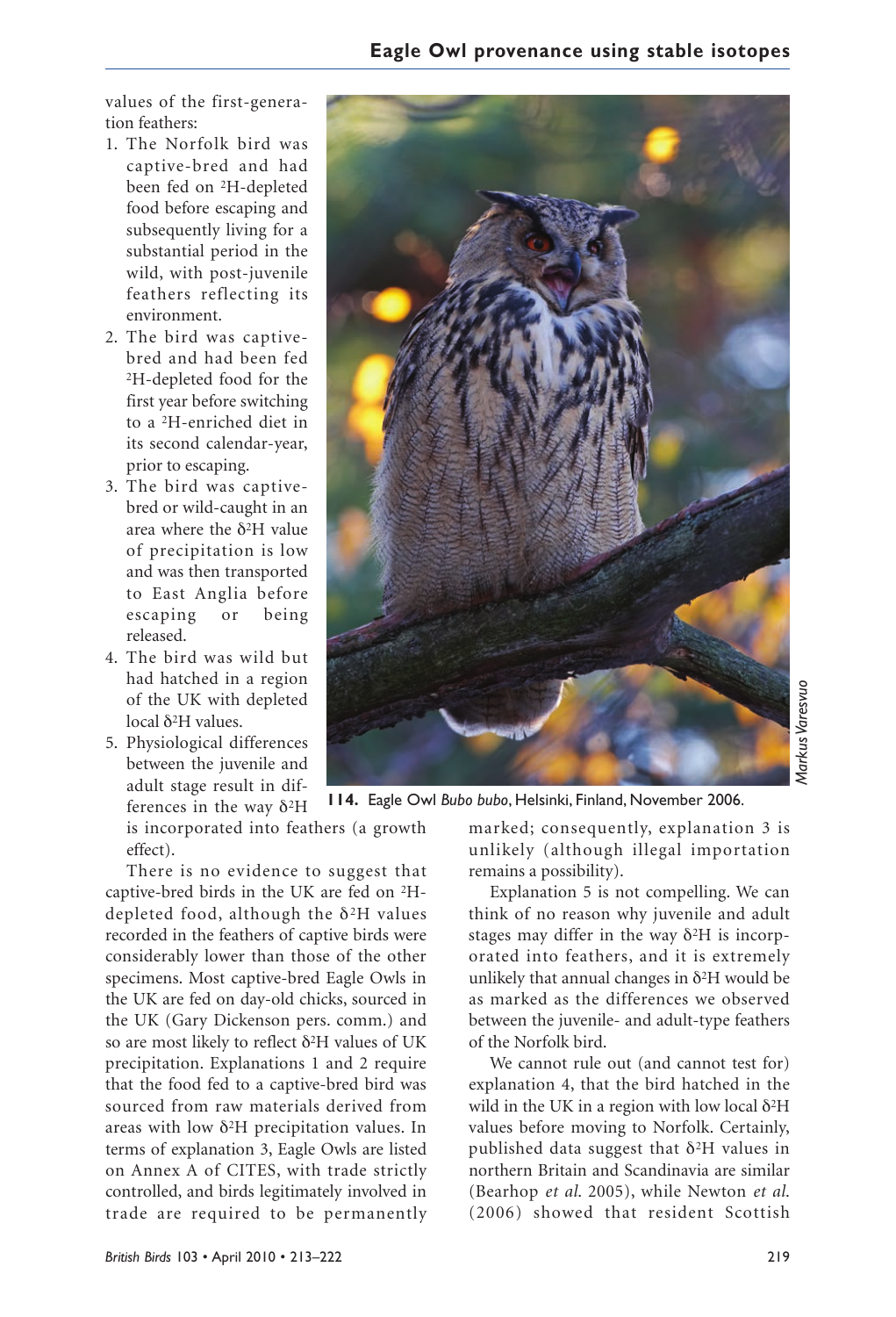Bullfinches (subspecies *pileata*) had δ2H values similar to those of the juvenile-type feathers from the Norfolk Eagle Owl. The possibility exists, therefore, that this bird may have hatched in an area of Scotland with low local δ2H values (in the wild or, indeed, in captivity) before moving (or being moved) south to Norfolk.

The juvenile-type feathers suggest that the Norfolk bird's natal area was characterised by precipitation with very low δ2H values. Such conditions occur in Scandinavia, north-continental Europe and mid-continental Russia – where Eagle Owls are known to occur – but also in northern parts of the UK (Hobson *et al*. 2004; Bowen *et al*. 2005). For example, the δ2H values of the first-generation feathers from the Norfolk Eagle Owl were similar to those of Grey Partridges *Perdix perdix* and Eurasian Curlews *Numenius arquata* from Russia and of Fieldfares *Turdus pilaris* and Redwings *Turdus iliacus* from Finland (Hobson *et al*. 2004); but also similar to those of resident Scottish Bullfinches (Newton *et al*. 2006). Unfortunately, as discussed above, stable-isotope analysis is not sufficiently precise to identify the natal area of this bird and, in fact, the alternative explanations for the observed isotopic differences between the juvenile and adult-type feathers listed above illustrate well the limitations of the technique.

The strongest objection to Eagle Owls appearing in the UK as natural vagrants appears to be their relatively sedentary behaviour and reluctance to cross large expanses of water (Melling *et al*. 2008). However, although ringing recoveries confirm that Eagle Owls are largely sedentary, they are clearly capable of moving long distances, at least over land, as the examples given at the beginning of this paper show. Indeed, the fact that young birds in Switzerland have been shown to move up to 480 km before settling prompted Aebischer *et al*. (2010) to call for transnational conservation efforts. Moreover, the Eagle Owl's range has been spreading in western Europe, despite declines in many European countries (Hagemeijer & Blair 1997). Although there is no conclusive evidence of the species undertaking a major sea crossing, natural vagrancy may not be as unlikely as suggested by Melling *et al*. (2008).

In future, it may be possible to identify the origin of Eagle Owls genetically using microsatellite markers developed in a captive population used to reinforce the Eagle Owl in Sweden (Isaksson & Tegelstrom 2002). Until then, stable isotopes may provide further information on possible vagrants. We were unable to obtain samples from any of the Yorkshire Eagle Owls and it would be interesting to compare the  $\delta^2$ H of Eagle Owls known to have been raised in the UK with those from continental Europe and captivebred birds. We recommend that isotopic values of feathers of Eagle Owls of unknown provenance discovered in Britain in future should be measured and compared with those of specimens of known provenance.

#### Acknowledgments

Thanks to Hugh Jansman, Centre for Ecosystem Studies, the Netherlands for providing samples; Roy Dennis, Duncan Halley and Nils Røv, Norwegian Institute for Nature Research, for providing samples from five Eagle Owl specimens from the museum at the Norwegian University of Science and Technology (NTNU) in Trondheim; Lee Walker from the Centre for Ecology and Hydrology for samples from an Eagle Owl (an escaped captive) from Bristol; and Gary Dickenson for feathers from two captive-bred Eagle Owls from Wales. Thanks also go to Reijo Kakela for translating a paper on the moult of Eagle Owls and to Adam Grogan for useful discussions. Finally the authors would like to thank Stuart Bearhop for helpful comments which greatly improved the manuscript.

#### References

- Aebischer, A., Nyffeler, P., & Arlettaz, R. 2010. Widerange dispersal in juvenile Eagle Owls (*Bubo bubo*) across the European Alps calls for transnational conservation programmes. *J. Orn*. 151: 1–9.
- —, —, Koch, S., & Arlettaz, R. 2005. Jugenddispersion und Mortalität Schweizer Uhus *Bubo bubo* – ein aktueller Zwischebericht. *Ornithologischer Anzeiger* 44: 197–200.
- Bearhop, S., Fiedler, W., Furness, R. W., Votier, S. C., Waldron, S., Newton, J., Bowen, G. J., Berthold, P., & Farnsworth, K. 2005. Assortative mating as a mechanism for rapid evolution of a migratory divide. *Science* 310: 502–504.
- Bowen, G. J., Wassenaar, L., & Hobson, K. A. 2005. Global application of stable hydrogen and oxygen isotopes to wildlife forensics. *Oecologia* 142: 337–348.
- British Ornithologists' Union (BOU). 1997. Records Committee: twenty-third report (July 1996). *Ibis* 139: 197–201.
- Cramp, S. (ed.) 1985. *The Birds of the Western Palearctic*. Vol. 4. OUP, Oxford.
- Dennis, R. 2005. The Eagle Owl has landed. *BBC Wildlife* 23 (13): 24–29.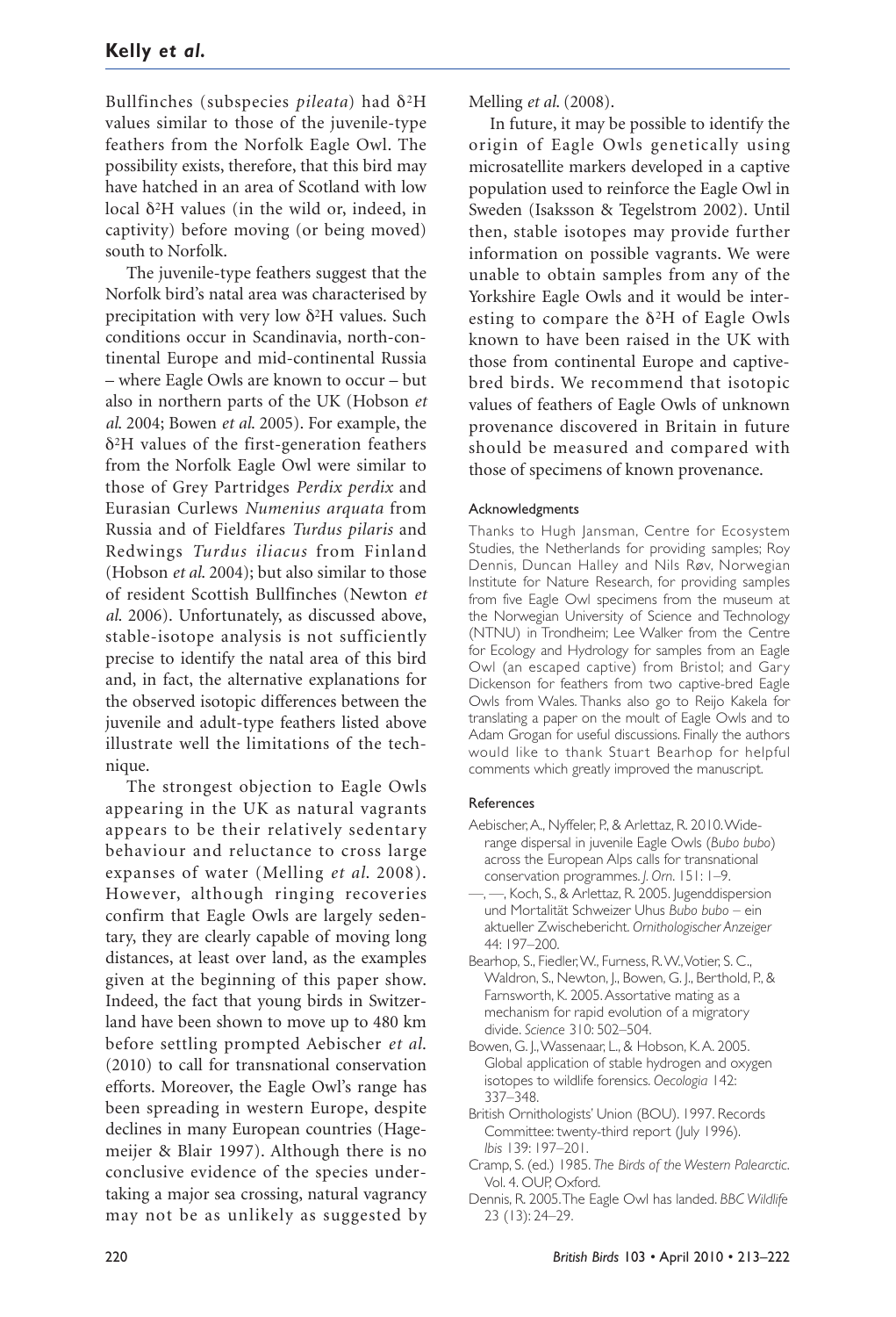Dudley, S. P., Gee, M., Kehoe, C., Melling, T. M., & the BOURC. 2006. The British List: a checklist of birds of Britain (7th edn). *Ibis* 148: 526–563.

Farquhar, G. D., Henry, B. K., & Styles, J. M. 1997. A rapid on-line technique for determination of oxygen isotope composition of nitrogen-containing organic matter and water. *Rapid Communications in Mass Spectrometry* 11: 1554.

Fox, A. D., & Bearhop, S. 2008. The use of stableisotope ratios in ornithology. *Brit. Birds* 101: 112–130.

—, Christensen, T. K., Bearhop, S. B., & Newton, J. 2007. Using stable isotope analysis of differing feather tracts to identify moulting provenance of vagrant birds – a case study of Baikal Teal *Anas formosa* in Denmark. *Ibis* 149: 622–625.

Hagemeijer, W. J. M., & Blair, M. J. 1997. *The EBCC Atlas of Breeding Birds: their distribution and abundance*. Poyser, London.

Hamann, C. 2002. Uhu aus Schleswig-Holstein flog bis an die französische Atlantik-Küste. *EulenWelt* 2002: 24–25.

Hobson, K. A., Bowen, G. J., Wassenaar, L. I., Ferrand, Y., & Lormee, H. 2004. Using stable hydrogen and oxygen isotope measurements of feathers to infer geographical origins of migrating European birds. *Oecologia* 141: 477–488.

Holling, M., & the Rare Breeding Birds Panel. 2007. Non-native breeding birds in the United Kingdom in 2003, 2004 and 2005. *Brit. Birds* 100: 638–649.

Isaksson, M., & Tegelstrom, H. 2002. Characterization of polymorphic microsatellite markers in a captive population of the Eagle Owl (*Bubo bubo*) used for supportive breeding. *Molecular Ecology Notes* 2: 91–93.

Kelly, A., Thompson, R., & Newton, J. 2008. Stable hydrogen isotope analysis as a method to identify illegally trapped songbirds. *Science and Justice* 48:  $67 - 70.$ 

Kornexl, B. E., Gehre, M., Höfling, R., & Werner, R. A. 1999. On-line 18O measurement of organic and inorganic substances. *Rapid Communications in Mass Spectrometry* 13: 1685–1693.

Melling, T., Dudley, S., & Doherty, P. 2008. The Eagle Owl in Britain. *Brit. Birds* 101: 478–490.

Neto, J. M., Newton, J., Gosler, A. G., & Perrins, C. M. 2006. Using stable isotope analysis to determine the winter moult extent in migratory birds: the complex moult of Savi's Warblers. *J. Avian Biol*. 37: 117–124.

Newton, I., Hobson, K. A., Fox, A. D., & Marquiss, M. 2006. An investigation into the provenance of Northern Bullfinches *Pyrrhula p. pyrrhula* found in winter in Scotland and Denmark. *J. Avian Biol.* 37: 431–435.

Niiranen, S., & Haapala, J. 1987. Huuhkajan iän määrittäminen. *Lintumies* 20: 112–116.

Rubenstein, D. R., & Hobson, K. A. 2004. From birds to butterflies: animal movement patterns and stable isotopes. *Trends in Ecology and Evolution* 19: 256–263.

Snow, D. W., & Perrins, C. M. (eds.) 1998. *The Birds of the Western Palearctic*. Concise edn. OUP, Oxford.

Stewart, J. R. 2007. The fossil and archaeological record of the Eagle Owl in Britain. *Brit. Birds* 100: 481–486.

Wassenaar, L. I. 2008. An introduction to light stable isotopes for use in terrestrial animal migration studies. In: Hobson, K. A., & Wassenaar, L. I. (eds.), *Tracking Animal Migration with Stable Isotopes*. Elsevier, Amsterdam.

— & Hobson, K. A. 2003. Comparative equilibration and online technique for determination of nonexchangeable hydrogen of keratins for use in animal migration studies. *Isotopes in Environmental Health Studies* 39: 211–217.

Wunder, M. B., Kester, C. L., Fritz, L. K., & Rye, R. O. 2005. A test of geographic assignment using isotopic tracers in feathers of known origin. *Oecologia* 144: 607–617.

*Andrew Kelly, RSPCA Stapeley Grange Wildlife Centre, London Road, Stapeley, Nantwich, Cheshire CW5 7JW; and School of Biological Sciences, Medical Biology Centre, Queen's University Belfast, 97 Lisburn Road, Belfast BT9 7BL (correspondence address) Kevin Leighton, RSPCA East Winch Wildlife Centre, East Winch, Norfolk PE32 1NR Jason Newton, NERC Life Sciences Mass Spectrometry Facility, Scottish Universities Environmental Research Centre, Rankine Avenue, Scottish Enterprise Technology Park, East Kilbride G75 0QF*

## **Appendix 1.**

#### **SI preparation and analysis**

Hydrogen/oxygen isotope measurements

Feathers were washed in 2:1 chloroform:methanol and dried at room temperature under a fume hood. A small section of mass  $0.6-0.8$  mg was clipped from the end of all feathers. In the case of the large primaries, small sections were cut from the tip, middle and base. In each case, the sample was weighed into individual silver capsules for hydrogen and oxygen isotope analysis. Isotope ratios were measured via continuous-flow stable-isotope mass spectrometry (CF-IRMS), using a Costech ECS 4010 elemental analyser in oxygen mode with high-temperature induction furnace (HTG-02) interfaced with a ThermoFisher Scientific Delta V Plus isotope ratio mass spectrometer, at the East Kilbride node of the NERC Life Sciences Mass Spectrometry Facility (Scottish Universities Environmental Research Centre).

Repeat analyses of keratin standards incorporated into each hydrogen sample run showed that